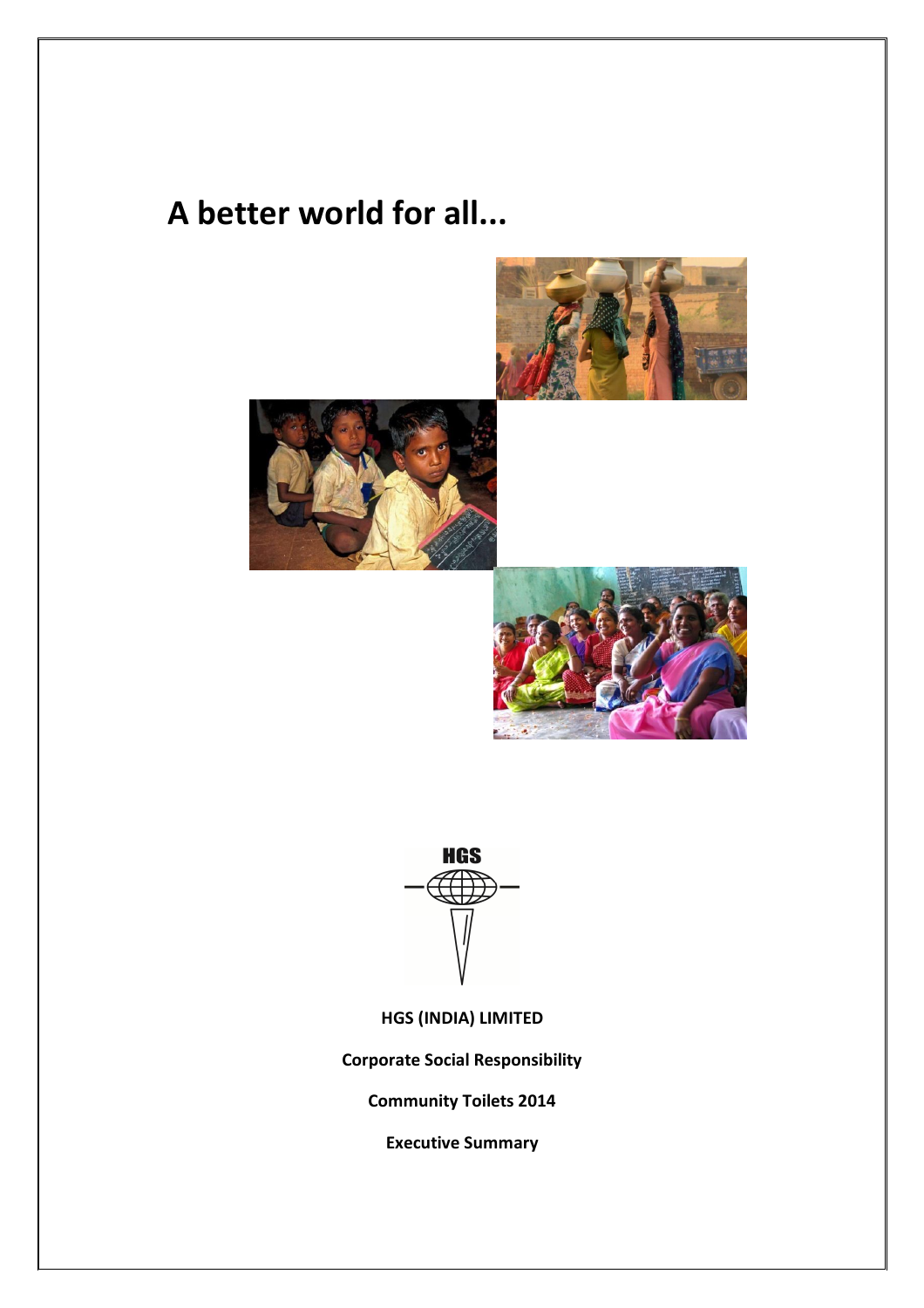## **Preamble**

Open Defecation is a big problem faced by our society. Despite the efforts from our Government and various NGOs, defecation in the open has been surprisingly resistant to solutions and is still posing a big threat. It can lead to various numbers of fatal diseases, stunted physical development and impaired cognitive function. A report by WHO-UNICEF says that 58 percent of Indians do not have access to proper sanitation & still defecate in the open. HGSI has decided to contribute to tackling this problem by building Community Toilets in rural areas in the NCR & surrounding areas.

For this purpose HGSI contacted Sulabh Sanitation & Social Reform Movement for their sheer experience and expertise developed over the years in tackling this particular issue. HGSI and Sulabh surveyed two villages of Jatpura & Mukimpore in district Bulandshahar. In consultation with the Gram Pradhans, 2 locations were identified where community toilets could be constructed, primarily for women & children, as our Pilot Project.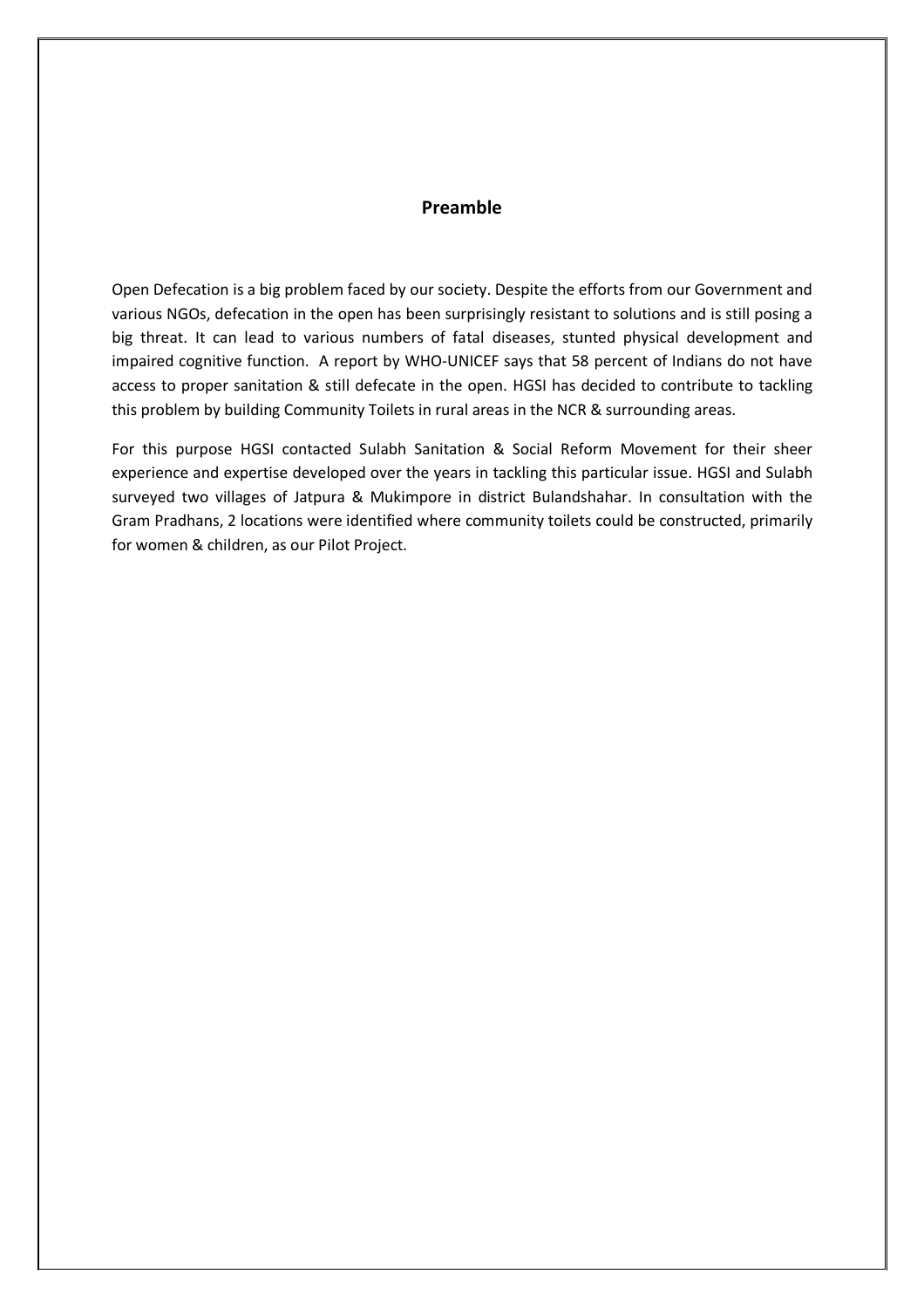## **Executive Summary**

## **Pilot Project-Community Toilets at Jatpura-Mukimpore Villages, UP**

With completion of construction of Community Toilets at Jatpura & Mukimpore villages in Bulandshahar, HGS has completed its pilot project in CSR successfully. Toilets have been constructed for the under privileged community in Mukimpore and for Sai Ashram in Jatpura.

The community in Mukimpore had to go to the fields, which was real problematic and inconvenient for women and children. The construction of community toilet there will really help the people in maintaining hygienic environment and provide the basic facility needed by everyone.

Sai Ashram in Jatpura is a bit separated from the main village, but is a place of worship and visits for many devotees. This Ashram has many visitors and thus was suffering from lack of hygiene and discomfort as the visiting devotees had to use nearby fields to attend to natures call. This problem aggravated during the festival season when hundreds of people visited each day. Being a religious place, the Community Toilet will provide the capability to the Ashram management in keeping the surroundings of the Ashram clean and the atmosphere as hygienic and pious as possible.



These toilets were inaugurated on 3rd November 2014 by HGS CSR Committee members **Mr. Anil Dass (Managing Director)** and **Mrs. Aneeta Bhatia**.